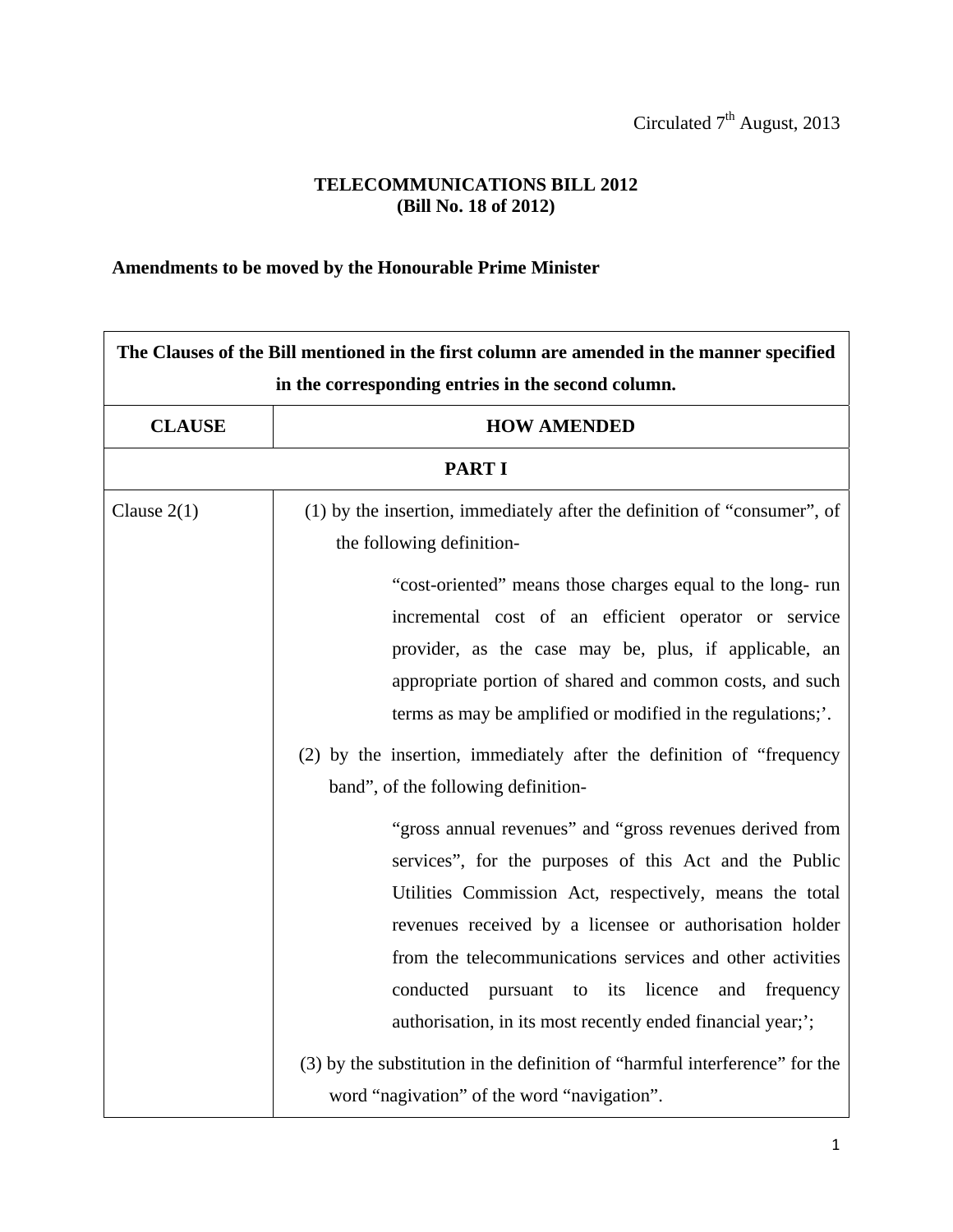| <b>PART II</b>                                                                                                       |  |
|----------------------------------------------------------------------------------------------------------------------|--|
| by the substitution for the words "one year" of the words "two years".                                               |  |
| $(1)$ by the deletion of subclause $(1)$ ;                                                                           |  |
| $(2)$ by the renumbering of subclause $(2)$ as clause 17.                                                            |  |
| $(3)$ by the deletion of the words "Cap. 19:05" in the marginal note.                                                |  |
| by the substitution for the words "determine its own", of the words<br>"prepare an".                                 |  |
| <b>PART III</b>                                                                                                      |  |
| by the insertion immediately after the word "regulate" of the words<br>"numbers,".                                   |  |
| <b>PART IV</b>                                                                                                       |  |
| $(1)$ by the insertion in subclause $(10)(a)$ immediately after the word<br>"order" of the words "or regulations";   |  |
| $(2)$ by the insertion immediately after subclause $(10)$ of the following<br>as subclause (11)-                     |  |
| "(11) (a) In the exercise of his functions under section 19 (1) (d),                                                 |  |
| the Minister shall determine, by order or regulations                                                                |  |
| issued on or after the appointed day, an initial list of                                                             |  |
| those telecommunications networks that shall constitute                                                              |  |
| telecommunications<br>networks<br>public<br>and<br>those<br>telecommunications services that shall constitute public |  |
| telecommunications services.                                                                                         |  |
|                                                                                                                      |  |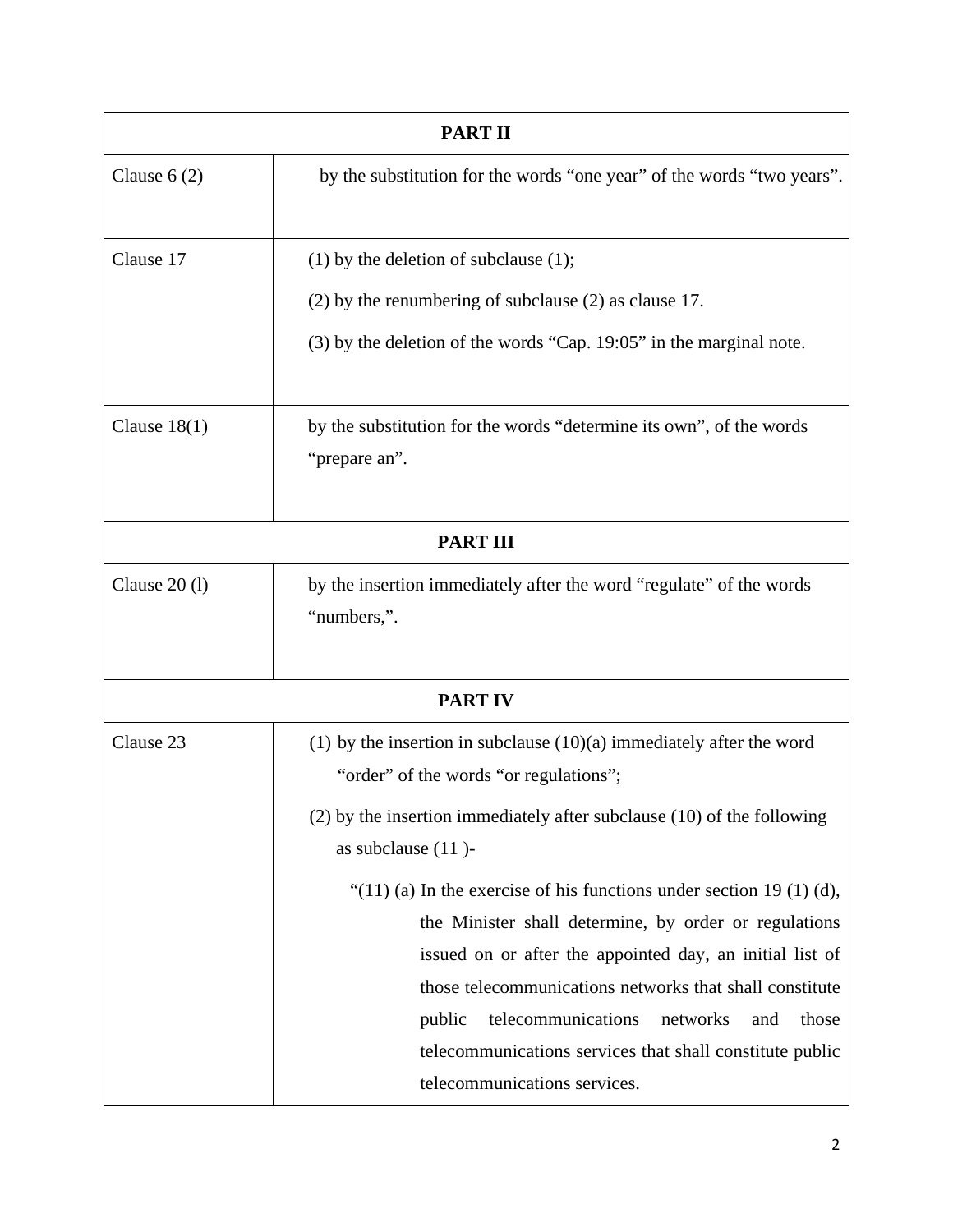|                        | (b) Prior to issuing any order or regulations amending or<br>revoking a determination made pursuant to subsection<br>$(11)(a)$ , or making, or amending or revoking any order<br>or regulations pursuant to subsection (10) or section 24,<br>the Minister shall —<br>send a draft of the proposed order or regulations to<br>(i)<br>every operator or service provider likely to be<br>affected thereby, and publish a notice in a<br>newspaper of general circulation in Guyana,<br>specifying the period within which operators,<br>service providers and other interested persons may<br>submit written representations to the Minister; and<br>(ii) hold a public consultation at which operators,<br>service providers and other interested persons may<br>make representations,<br>Minister<br>shall<br>consider<br>and<br>the<br>written<br>any<br>representations submitted and any representations made<br>at such public consultation in making, amending or<br>revoking any such order or regulations.". |
|------------------------|----------------------------------------------------------------------------------------------------------------------------------------------------------------------------------------------------------------------------------------------------------------------------------------------------------------------------------------------------------------------------------------------------------------------------------------------------------------------------------------------------------------------------------------------------------------------------------------------------------------------------------------------------------------------------------------------------------------------------------------------------------------------------------------------------------------------------------------------------------------------------------------------------------------------------------------------------------------------------------------------------------------------|
| Clause $24(2)$         | by the insertion immediately after the word "order" of the words "or<br>regulations".                                                                                                                                                                                                                                                                                                                                                                                                                                                                                                                                                                                                                                                                                                                                                                                                                                                                                                                                |
| Clause 28              | substitute -                                                                                                                                                                                                                                                                                                                                                                                                                                                                                                                                                                                                                                                                                                                                                                                                                                                                                                                                                                                                         |
| subclause $(1)(l)(ii)$ | "in respect of the disconnection of telecommunications services due to                                                                                                                                                                                                                                                                                                                                                                                                                                                                                                                                                                                                                                                                                                                                                                                                                                                                                                                                               |
|                        | terminal equipment attached to the public telecommunications network                                                                                                                                                                                                                                                                                                                                                                                                                                                                                                                                                                                                                                                                                                                                                                                                                                                                                                                                                 |
|                        | of an operator, disconnect such telecommunications services only with                                                                                                                                                                                                                                                                                                                                                                                                                                                                                                                                                                                                                                                                                                                                                                                                                                                                                                                                                |
|                        | respect to terminal equipment that is unsafe to the consumer or that                                                                                                                                                                                                                                                                                                                                                                                                                                                                                                                                                                                                                                                                                                                                                                                                                                                                                                                                                 |
|                        | risk of physical<br>harm<br>material<br>such<br>public<br>to<br>poses<br>a                                                                                                                                                                                                                                                                                                                                                                                                                                                                                                                                                                                                                                                                                                                                                                                                                                                                                                                                           |
|                        | telecommunication network; and";                                                                                                                                                                                                                                                                                                                                                                                                                                                                                                                                                                                                                                                                                                                                                                                                                                                                                                                                                                                     |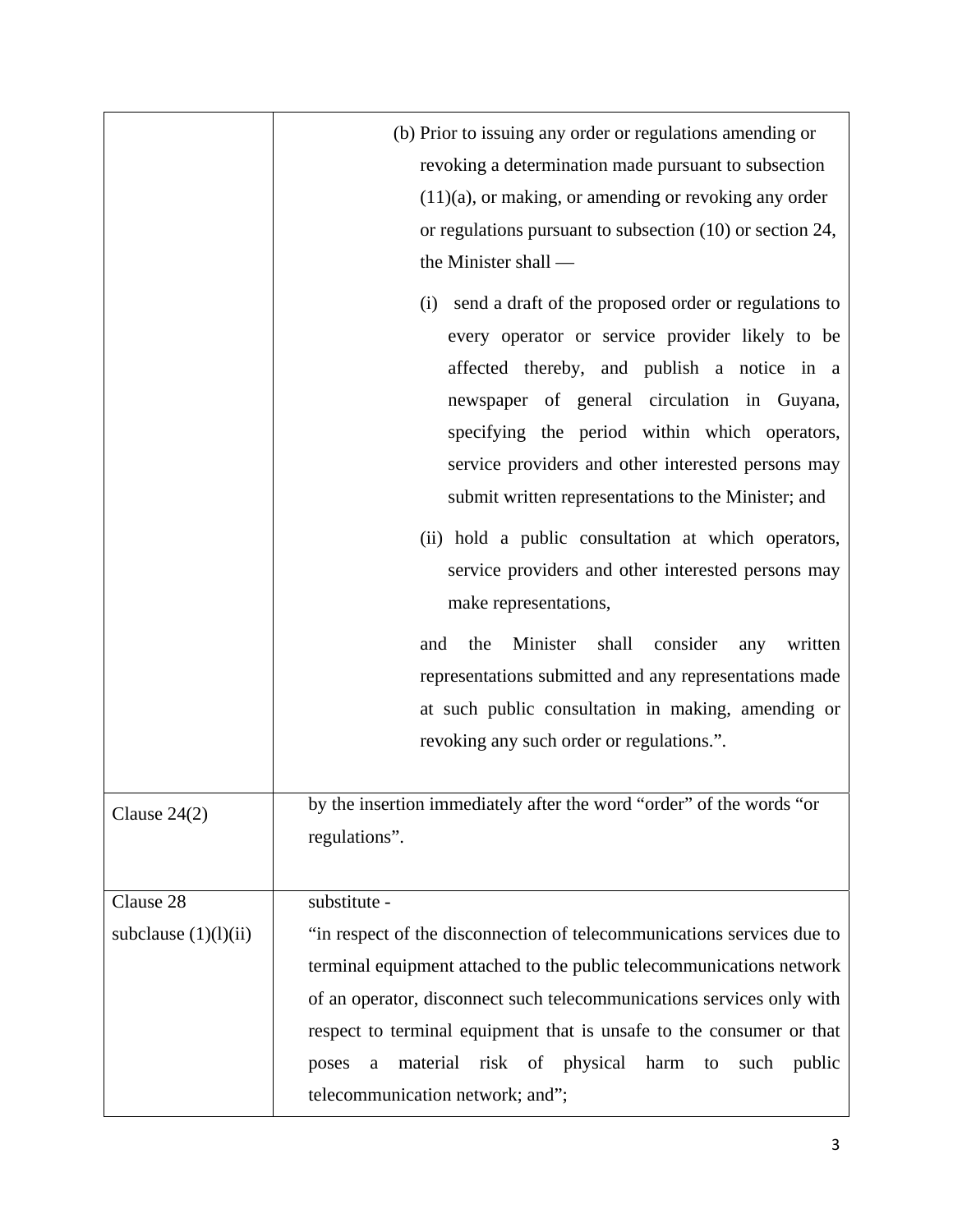| subclause $(1)$ (m)   | by the insertion immediately after the words "public utility" of the    |
|-----------------------|-------------------------------------------------------------------------|
|                       | words "and from ceasing to perform an agreement for interconnection     |
|                       | or access".                                                             |
|                       |                                                                         |
| subclause $(1)$ (s)   | substitute -                                                            |
|                       | "in the case of a dominant or jointly dominant operator or service      |
|                       | provider, not cease operating any public telecommunications network     |
|                       | or providing any public telecommunications service authorised in its    |
|                       | licence, or deprogramme or dispose of any facility or other asset where |
|                       | such deprogramming or disposal would affect access or operation of      |
|                       | such public telecommunications network or provision of such public      |
|                       | telecommunications service, without the prior written consent of the    |
|                       | Minister:                                                               |
|                       | Provided that this paragraph shall not apply to the disposal of         |
|                       | assets in the ordinary course of the operator's or service              |
|                       | provider's maintenance, replacement or upgrading of its public          |
|                       | telecommunications network or public telecommunications                 |
|                       | services;                                                               |
|                       | Provided further that, in determining whether to consent to             |
|                       | the cessation of any public telecommunications network or public        |
|                       | telecommunications service under this paragraph, the Minister           |
|                       | shall take into account whether requiring an operator to continue       |
|                       | operating such public telecommunication network or a service            |
|                       | provider to continue providing such public telecommunications           |
|                       | service would result in a non-sustainable financial loss to such        |
|                       | operator or service provider.".                                         |
|                       |                                                                         |
| Clause $29(1)(b)(vi)$ | by the substitution for the words "by the Minister" of the words "by    |
|                       | the Commission or authorised or required by the Minister or other       |
|                       | Government Agencies".                                                   |
|                       |                                                                         |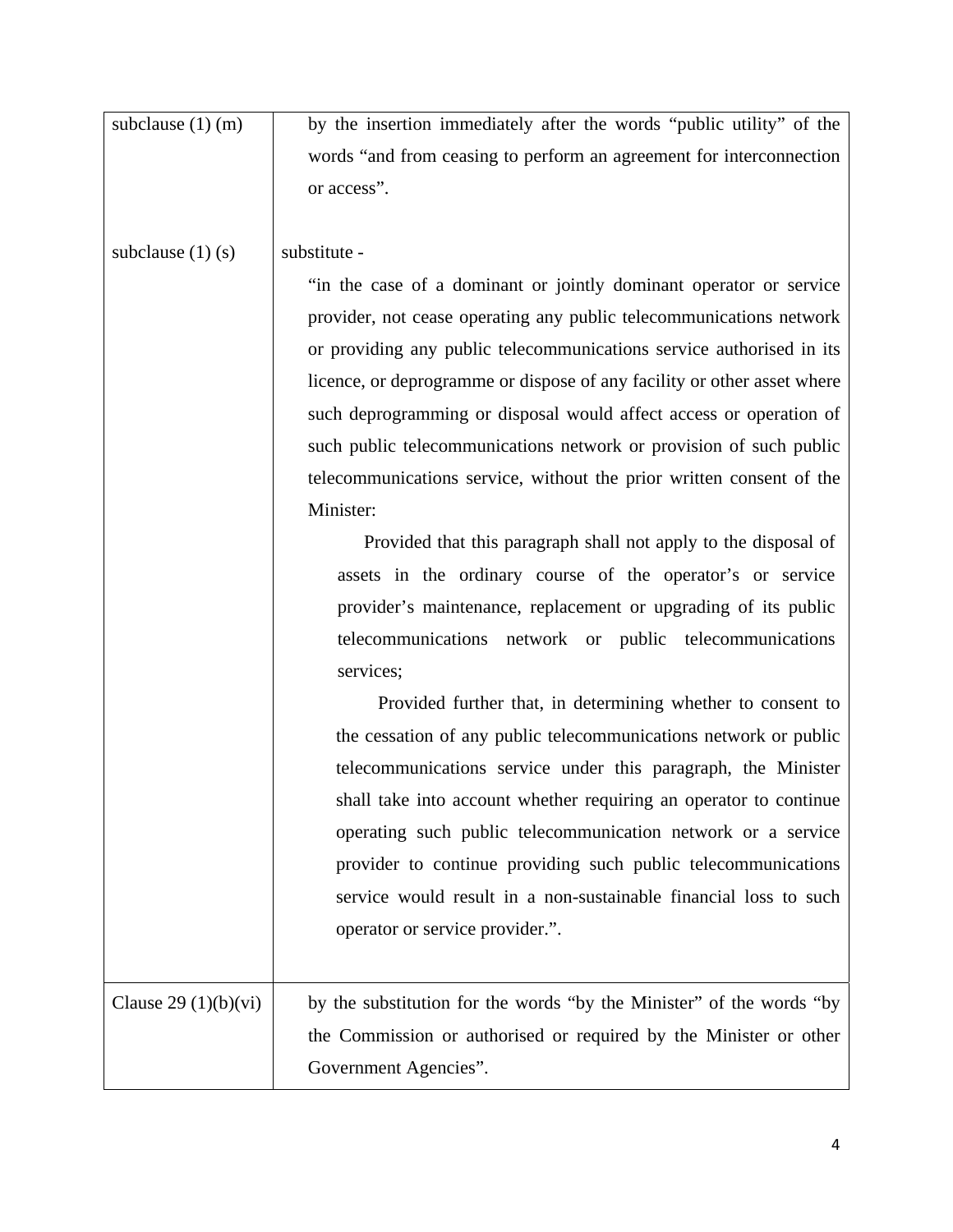| Clause 30       | (1) by the insertion in subclause (9) immediately after the words<br>"section 44" of the words "or $93(5)(b)$ , as the case may be,";<br>(2) by the insertion in subclause $(10)(b)$ immediately after the words<br>"authorisation by, or" of the words "to be granted";<br>(3) by the insertion in subclause (11) immediately after the words "by                                                                                                                                                                                        |
|-----------------|-------------------------------------------------------------------------------------------------------------------------------------------------------------------------------------------------------------------------------------------------------------------------------------------------------------------------------------------------------------------------------------------------------------------------------------------------------------------------------------------------------------------------------------------|
|                 | order" of the words "or regulations";                                                                                                                                                                                                                                                                                                                                                                                                                                                                                                     |
|                 | by the insertion in subclause (12) immediately after the words<br>(4)<br>"The Minister may" of the words ", by order or regulations".                                                                                                                                                                                                                                                                                                                                                                                                     |
|                 | <b>PART V</b>                                                                                                                                                                                                                                                                                                                                                                                                                                                                                                                             |
| Clause 38       | (1) by the renumbering of subclause (1) and (2) as subclause (1) (a)<br>and $(1)$ (b) respectively;<br>$(2)$ by the insertion of the following as subclause $(2)$ -<br>"Without derogation of the provisions of subclause (1) or any other<br>provision of this Act or the regulations, the rate being charged by<br>an operator or service provider on the appointed day for any<br>telecommunications service provided by it shall not be changed<br>after that date except in accordance with this Act and the<br>regulations.";       |
| subclause $(5)$ | substitute -<br>"Prior to establishing prices from time to time pursuant to subsection<br>$(3)$ or $(4)(a)$ , the Commission shall –<br>(a) promptly give the operator or service provider written notice of its<br>intention to establish a price regulation regime and the grounds<br>and proposed terms thereof;<br>(b) afford the operator or service provider an opportunity to present its<br>views in writing to the Commission with regard to the proposed<br>price regulation regime, within a period not less than twenty-eight |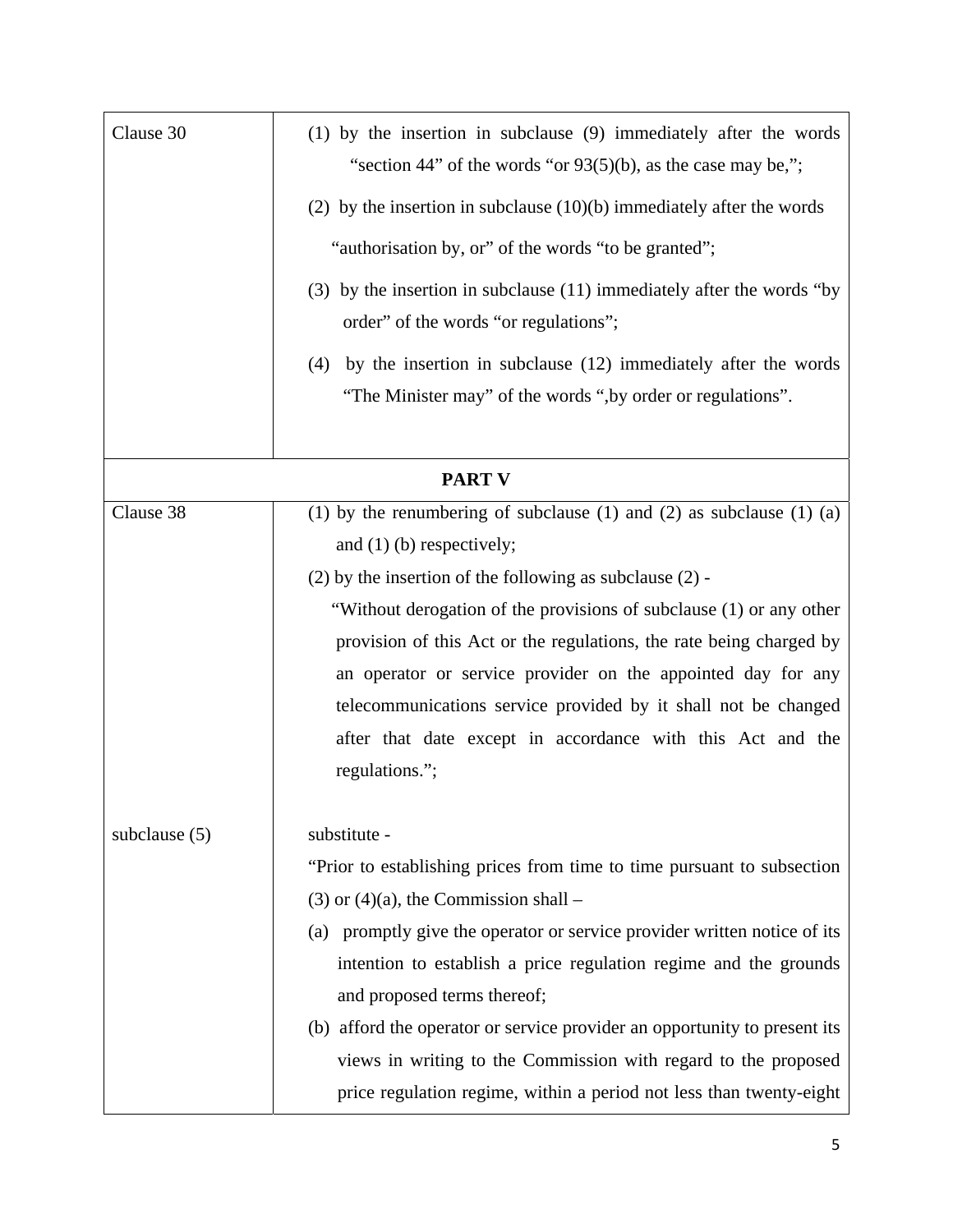days and not more than forty-five days from the date of such notice;

- (c) contemporaneous with giving notice to the operator or service provider under paragraph (a), publish a notice of the proposed price regulations regimes in a newspaper of general circulation in Guyana, for the purpose of providing interested persons the opportunity to comment for a period not less than twenty-eight days and not more than forty-five days from the date of such publication, and shall consider any representations or objections which are duly made and not withdrawn;
- (d) within thirty days after the close of both of the comment periods provided for in paragraphs (b) and (c), hold a public hearing, at which the operator or service provider and any interested person may present their views on the proposed price regulation regime;
- (e) take any views submitted in writing or at the public hearing into account in determining the price regulation regime imposed and render a decision thereon within the forty-five days after the public hearing provided for in paragraph (d); and
- (f) implement such other procedures as may be set forth in the regulations.".

Clause  $40(5)$  (1) by the substitution in paragraph (b) for the words "each of them" of the words "them, individually or jointly,"; (2) by the insertion immediately after paragraph (b) of the following as paragraph (c) - 'Every reference to "dominant" or "dominance" in this Act, the regulations and the Telecommunications Code shall, unless expressly provided otherwise, be read to include "jointly dominant" and "joint dominance".'.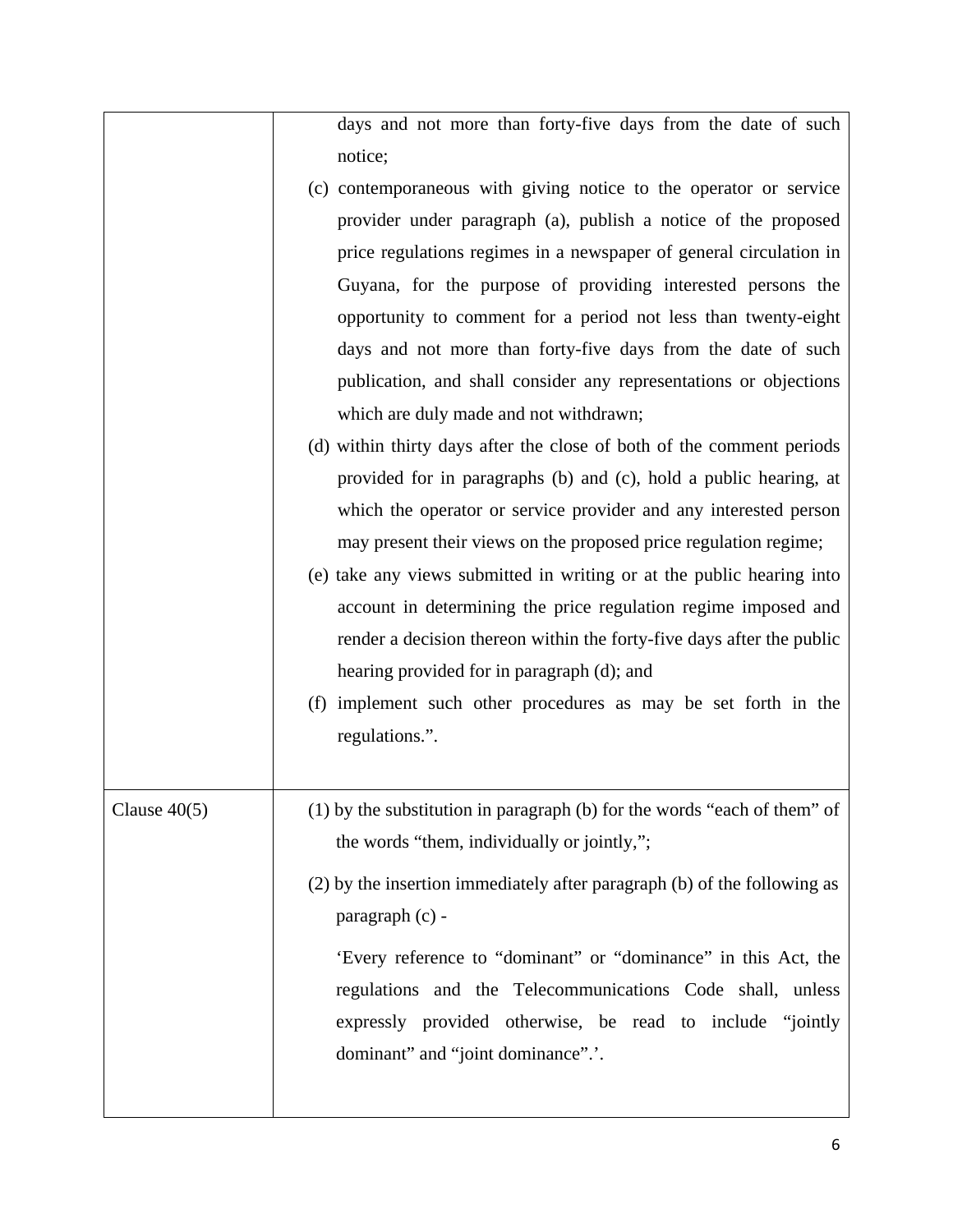| <b>PART VI</b>               |                                                                                                                                                                                                                                                                                                                                                                                                                                                                       |
|------------------------------|-----------------------------------------------------------------------------------------------------------------------------------------------------------------------------------------------------------------------------------------------------------------------------------------------------------------------------------------------------------------------------------------------------------------------------------------------------------------------|
| Clause 41<br>subclause $(1)$ | (1) by the substitution for paragraph (e) of the following-<br>"(e) submit to the Commission a copy of any agreement concluded<br>pursuant to subsection $(1)(d)$ within the time provided for in<br>the regulations;";                                                                                                                                                                                                                                               |
|                              | (2) by the deletion in paragraph (h) immediately after the word<br>"regulations;" of the word "and";<br>$(3)$ by the substitution in paragraph (i) for the full stop of the words ";<br>and";<br>(4) by the insertion immediately after paragraph (i) of the following as                                                                                                                                                                                             |
|                              | paragraph (j) -                                                                                                                                                                                                                                                                                                                                                                                                                                                       |
|                              | "(i) to the extent required by the regulations, disaggregate its<br>telecommunications networks and facilities, and unbundle<br>its telecommunications services, and on a cost oriented<br>basis as the regulations may require or, to the extent not<br>specified in the regulations, the Commission may specify,<br>establish prices for its individual elements and offer the<br>elements at the established prices to other operators and<br>service providers."; |
|                              | (5) by the insertion in paragraphs (a) and (b) immediately after the<br>words "regulations or" of the words", to the extent not provided for<br>in the regulations,";                                                                                                                                                                                                                                                                                                 |
|                              | $(6)$ by the insertion immediately after subclause $(6)$ of the following as<br>subclause $(7)$ —                                                                                                                                                                                                                                                                                                                                                                     |
|                              | "(7) Every operator, service provider and public utility that, as<br>of the appointed day, is providing or receiving interconnection,<br>access, collocation or joint use under any terms and conditions,<br>whether or not such terms and conditions constitute a formal or                                                                                                                                                                                          |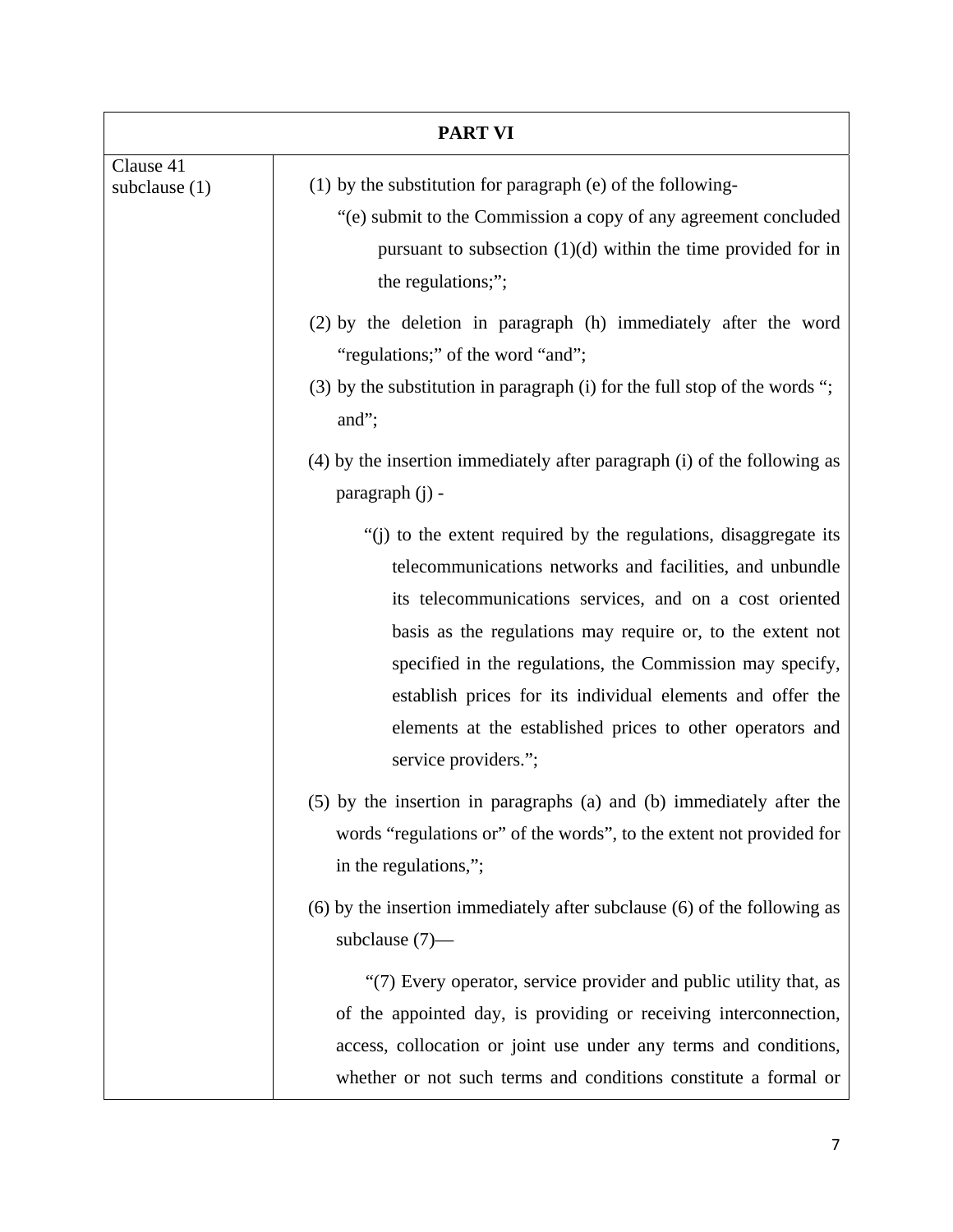|                  | binding agreement between the parties, shall continue to provide                 |
|------------------|----------------------------------------------------------------------------------|
|                  | such interconnection, access, collocation and joint use under such               |
|                  | terms and conditions, until such time as the parties have concluded              |
|                  | an interconnection agreement, access agreement, or agreement for                 |
|                  | collocation or joint use under this Act and the regulations.".                   |
|                  |                                                                                  |
|                  | <b>PART VII</b>                                                                  |
| Clause 43        |                                                                                  |
| subclause $(2)$  | (1) by the insertion in paragraph (a) immediately after the word                 |
|                  | 'including" of the words ", as may be further provided for in the                |
|                  | regulations,";                                                                   |
| subclause $(4)$  | substitution<br>paragraph<br>(b)<br>for<br>the<br>words<br>$(2)$ by<br>the<br>in |
|                  | "telecommunications undertakings that use such networks and                      |
|                  | services and provide any other telecommunications services" of                   |
|                  | the words "such other telecommunications undertakings as the                     |
|                  | Minister may determine".                                                         |
|                  |                                                                                  |
| <b>PART VIII</b> |                                                                                  |
| Clause 44        | (1) by the substitution in subclause (1) for the full stop of the words ",       |
|                  | and to recognise that the spectrum is a valuable public resource";               |
|                  | $(2)$ by the insertion in subclause $(3)$ $(a)$ immediately after the word       |
|                  | "allocate" of the words "and reallocate";                                        |
|                  | (3) by the insertion in subclause (4) immediately after the word                 |
|                  | "allocation" of the words "and reallocation".                                    |
|                  |                                                                                  |
| Clause 46        | (1) by the insertion in paragraph (a) immediately after the word                 |
|                  | "objectives" of the words "and provisions";                                      |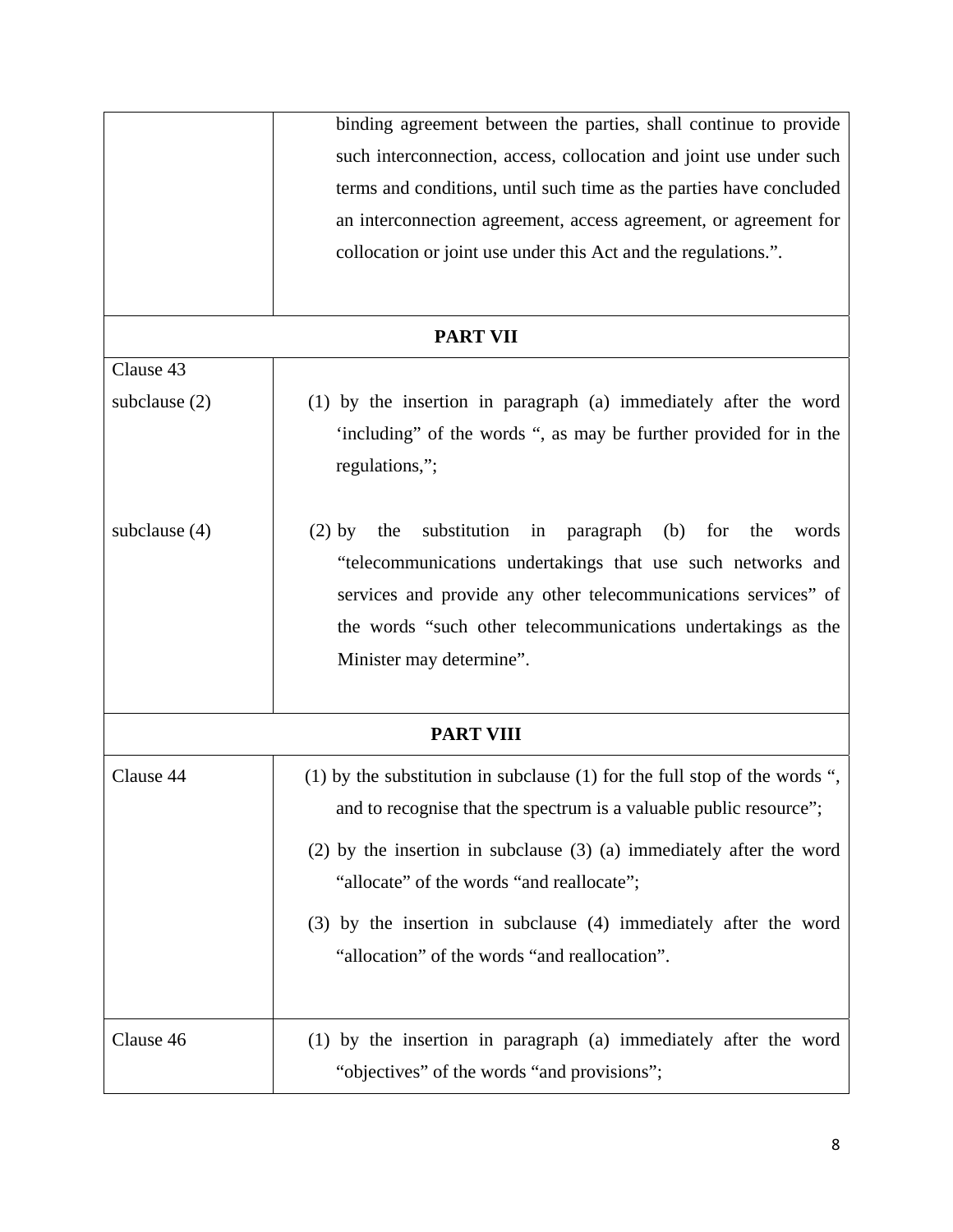|              | (2) by the insertion in paragraph (b) immediately after the word "use"<br>of the words "and availability of the spectrum";                                                                   |
|--------------|----------------------------------------------------------------------------------------------------------------------------------------------------------------------------------------------|
|              | (3) by the substitution in paragraph (f) for the word "matters" of the<br>word "factors".                                                                                                    |
| Clause 47    | $(1)$ by the insertion in subclause $(1)$ $(b)$ immediately after the word<br>"Act" of the words ", the regulations, and the terms and conditions<br>of a relevant frequency authorisation"; |
|              | (2) by the insertion in subclause (2) immediately after the word "Act"<br>of the words "and the regulations".                                                                                |
| Clause 51    | by the substitution in subclause (1) for the words "top level domain<br>names of Guyana" of the words "Guyana country-code top level<br>domain name".                                        |
|              | <b>PARTIX</b>                                                                                                                                                                                |
| Clause 52    |                                                                                                                                                                                              |
| subclause 10 | substitute-                                                                                                                                                                                  |
|              | " $(10)$ Notwithstanding anything in subsections $(8)$ and $(9)$ ,                                                                                                                           |
|              | operators and service providers shall provide terminal equipment,                                                                                                                            |
|              | inside wiring and similar items on the consumers' side of the                                                                                                                                |
|              | network termination point, as may be necessary for such                                                                                                                                      |
|              | the relevant operator's public<br>connect to<br>consumers<br>to                                                                                                                              |
|              | telecommunications network and utilise the relevant service                                                                                                                                  |
|              | provider's public telecommunications services, until such time as                                                                                                                            |
|              | the Minister may determine, by order, that such necessary terminal                                                                                                                           |
|              | equipment, inside wiring and similar items are available in the                                                                                                                              |
|              | relevant consumers' geographical area.".                                                                                                                                                     |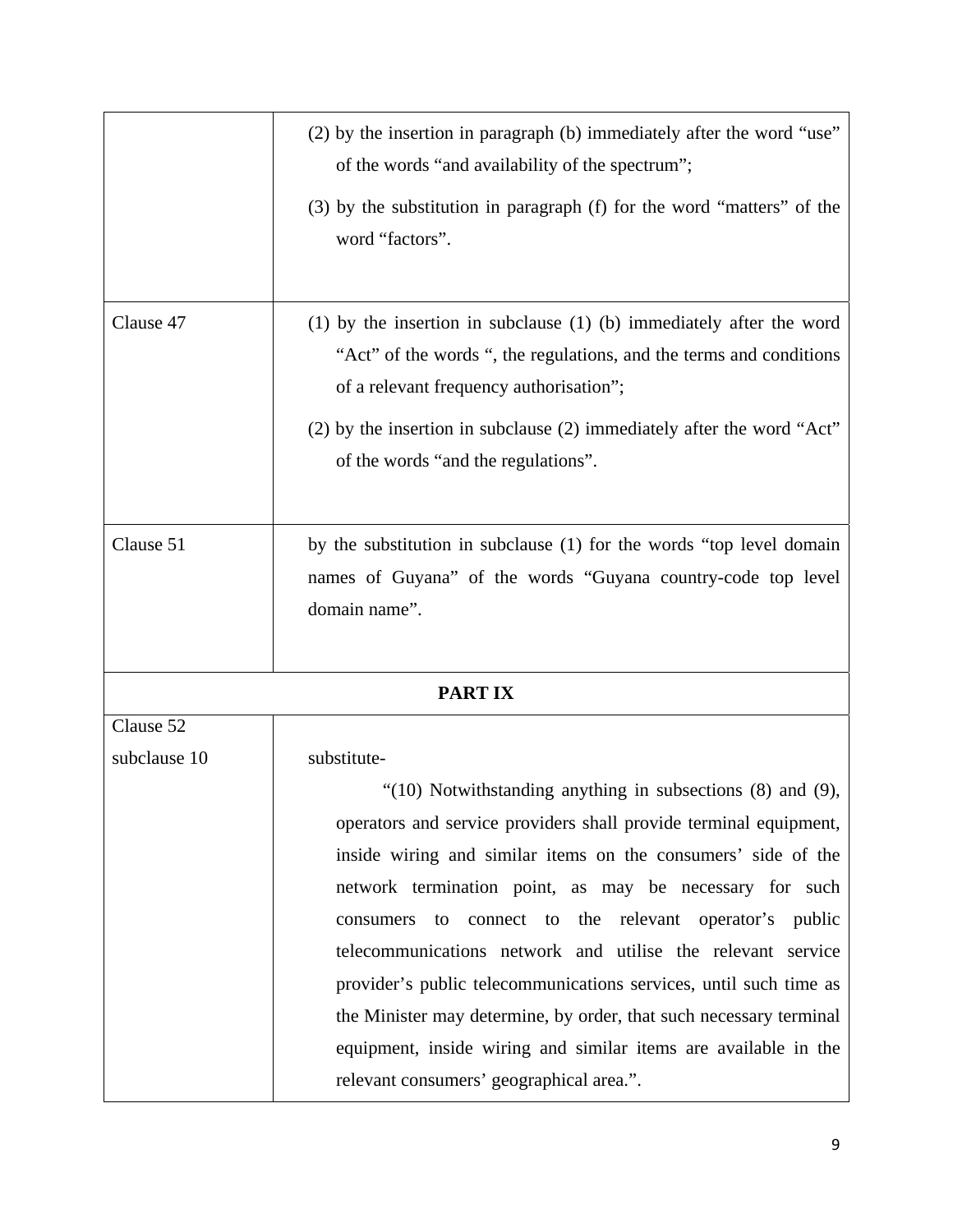| <b>PART XI</b>  |                                                                                                                                                                                                                                                                                                                                                                                                                                                                                                                                                                                  |
|-----------------|----------------------------------------------------------------------------------------------------------------------------------------------------------------------------------------------------------------------------------------------------------------------------------------------------------------------------------------------------------------------------------------------------------------------------------------------------------------------------------------------------------------------------------------------------------------------------------|
| Clause 59       | $(1)$ by the insertion in subclause $(1)$ $(c)$ immediately after the words<br>"first having" of the word "notified";                                                                                                                                                                                                                                                                                                                                                                                                                                                            |
|                 | $(2)$ by the substitution for subclause $(3)$ of the following as subclause                                                                                                                                                                                                                                                                                                                                                                                                                                                                                                      |
|                 | $(3) -$                                                                                                                                                                                                                                                                                                                                                                                                                                                                                                                                                                          |
|                 | "(3) Neither an operator that has opened or broken up a road,<br>street or bridge, nor any operator or public utility that is required to<br>be notified under subsection $(1)$ (b) or $(c)$ , shall open or break up<br>the same road, street or bridge within three months of the<br>completion of the work and restoration of the road, street or bridge<br>as required by subsection $(2)$ $(a)$ , except where any such operator<br>or public utility, as the case may be, proves to the satisfaction of<br>the Commission the necessity of carrying out emergency works.". |
| Clause 61       |                                                                                                                                                                                                                                                                                                                                                                                                                                                                                                                                                                                  |
| subclause $(2)$ | substitute -<br>"(2) Before undertaking any new construction as permitted<br>under subsection (1), the operator shall submit its plans in writing to<br>the affected national, regional or local authority for review, and obtain<br>approval therefor; provided, however, that this subsection (2) shall not<br>apply to activities in relation to the operation or maintenance of<br>facilities along, on or over public rights of way.".                                                                                                                                      |
| <b>PART XII</b> |                                                                                                                                                                                                                                                                                                                                                                                                                                                                                                                                                                                  |
| Clause 79       | $(1)$ by the insertion in subclause $(1)$ $(b)$ immediately after the word<br>"convicted" of the words "under this Act or the regulations";<br>$(2)$ by the substitution in subclause $(2)$ for the word "recover" of the                                                                                                                                                                                                                                                                                                                                                        |
|                 | word "recovery";                                                                                                                                                                                                                                                                                                                                                                                                                                                                                                                                                                 |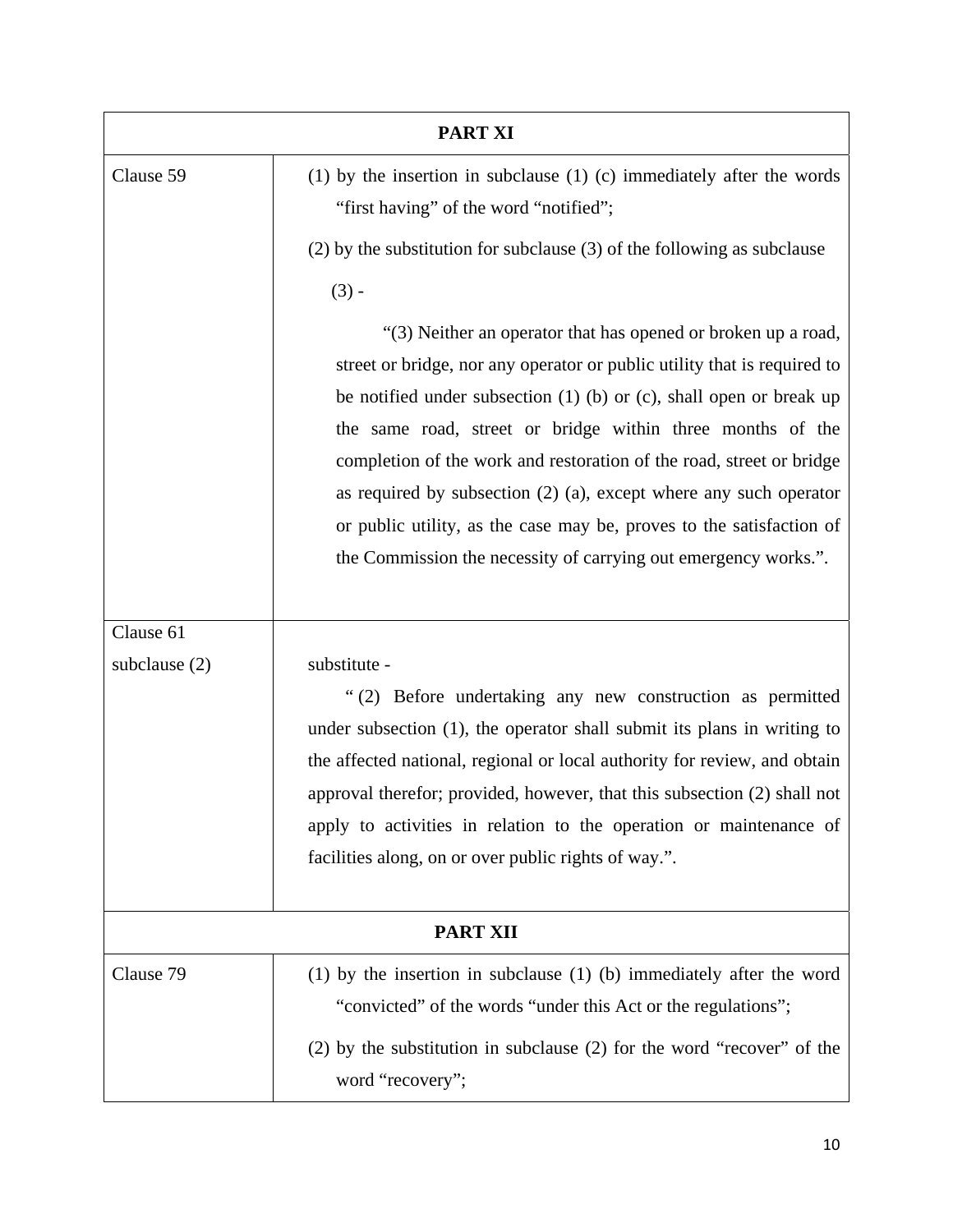$(3)$  by the substitution for subclause  $(3)$  of the following as subclause  $(3) -$ 

|           | "(3) Where an offence under this Act or the regulations has<br>been committed by, or in the name of, a body corporate, and a<br>director, officer, corporate secretary, manager, partner, person<br>acting under a power of attorney, or other person with<br>responsibility for the affairs of that body corporate knowingly<br>authorised, permitted or acquiesced in the commission of the<br>offence, the director, officer, corporate secretary, manager, partner,<br>person acting under a power of attorney, or other person with<br>responsibility for the affairs of that body corporate, as well as the<br>body corporate itself, shall be guilty of the offence and shall be<br>liable to be proceeded against and punished to the same extent as<br>provided in the relevant offence." |
|-----------|----------------------------------------------------------------------------------------------------------------------------------------------------------------------------------------------------------------------------------------------------------------------------------------------------------------------------------------------------------------------------------------------------------------------------------------------------------------------------------------------------------------------------------------------------------------------------------------------------------------------------------------------------------------------------------------------------------------------------------------------------------------------------------------------------|
| Clause 80 | (1) by the renumbering of subclause $(1)$ as clause 80 and in clause 80<br>as so renumbered by the substitution for the words "and any<br>person" of the words "or any other person";<br>$(2)$ by the deletion of subclause $(2)$ .                                                                                                                                                                                                                                                                                                                                                                                                                                                                                                                                                                |
| Clause 81 | by the substitution for clause 81 of the following as clause 81-<br>"81. Except to the extent that the regulations may provide for<br>the payment of penalties and fines to the Agency or the<br>Commission, or the Telecommunications Code provides for the<br>payment of penalties and fines to the Agency, for the violations of<br>this Act, the regulations, the Telecommunications Code or a<br>licence, exemption or frequency authorisation, any penalty or fine<br>imposed shall be paid to the Accountant General.".                                                                                                                                                                                                                                                                     |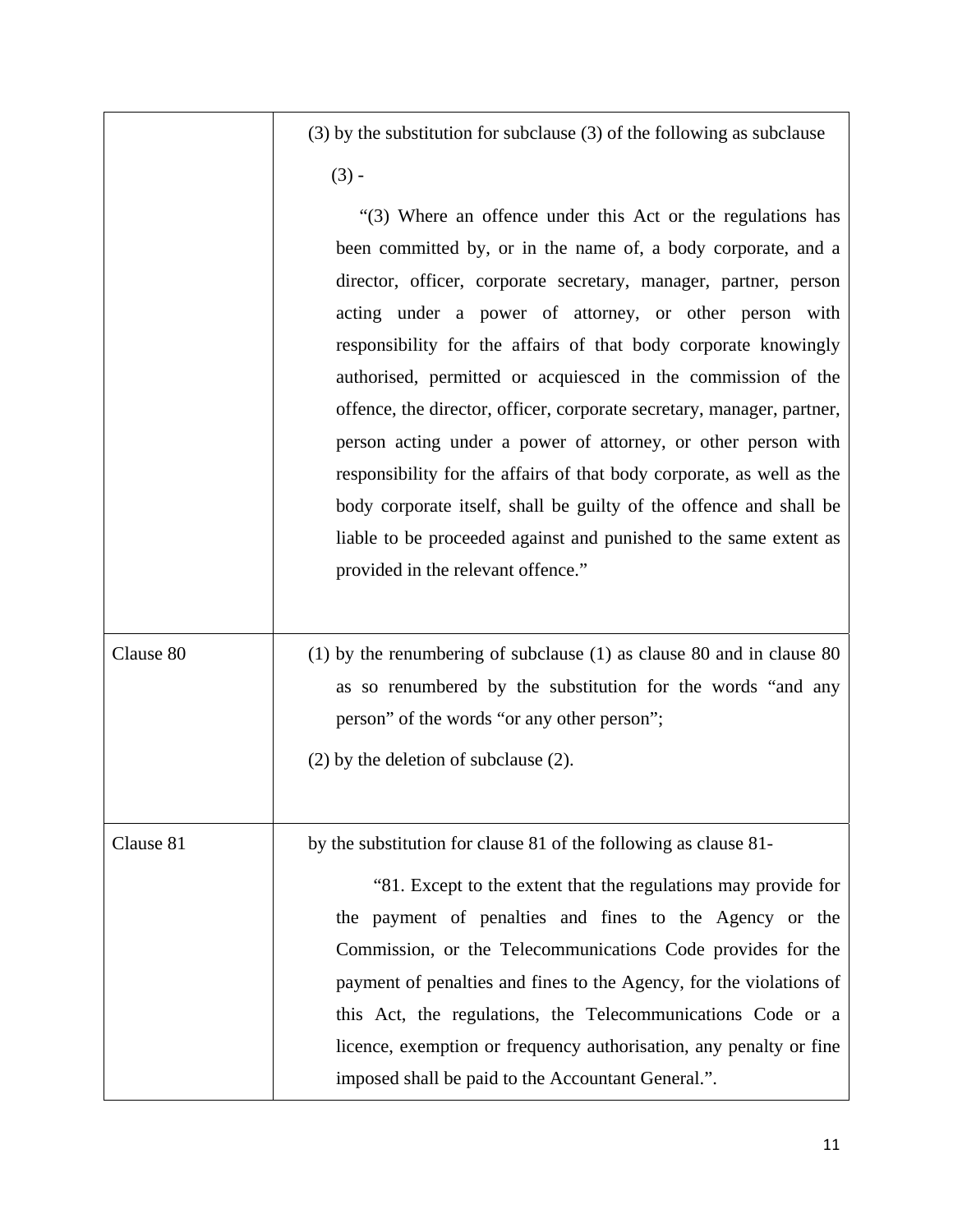|                   | <b>PART XIII</b>                                                                                                                                                 |
|-------------------|------------------------------------------------------------------------------------------------------------------------------------------------------------------|
| Clause 82         | $(1)$ by the insertion in subclause $(1)$ $(b)$ immediately after the word<br>"Act" of the words ", the regulations,";                                           |
|                   | (2) by the insertion in subclause (2) immediately after the words<br>"provided for in" of the words "this Act,";                                                 |
|                   | $(3)$ by the substitution in subclause $(3)$ in the ending part for the words<br>"just and reasonable" of the words "just, reasonable and<br>nondiscriminatory". |
|                   | <b>PART XIV</b>                                                                                                                                                  |
| Clause 85         |                                                                                                                                                                  |
| subclause $(1)$   | $(1)$ by the insertion in paragraph $(k)$ immediately before the words "the                                                                                      |
|                   | telecommunications" of the words "numbers,";                                                                                                                     |
|                   | (2) by the substitution in paragraph (n) for the words "and access" of                                                                                           |
|                   | the words ", access, collocation and joint use";                                                                                                                 |
|                   | (3) by the insertion in paragraph (aa) immediately after the word                                                                                                |
|                   | "penalties" of the words "and fines";                                                                                                                            |
| subclause $(2)$ ) | $(4)$ by the substitution for subclause $(2)$ of the following as subclause<br>$(2) -$                                                                           |
|                   | (2) Prior to making, amending or revoking regulations                                                                                                            |
|                   | under subsection (1), including any order changing any Schedule                                                                                                  |
|                   | to the regulations, or any order deferring the application of any                                                                                                |
|                   | provision of this Act or the regulations, the Minister shall send a                                                                                              |
|                   | draft of the proposed regulations, amendment, or order, or notice                                                                                                |
|                   | of the proposed revocation, to every operator, service provider,                                                                                                 |
|                   | authorisation holder and public utility likely to be affected thereby                                                                                            |
|                   | and specifying the period within which written representations may                                                                                               |
|                   | be provided to the Minister, and he shall consider such written                                                                                                  |
|                   | representations as may be received. Provided, however, that this                                                                                                 |